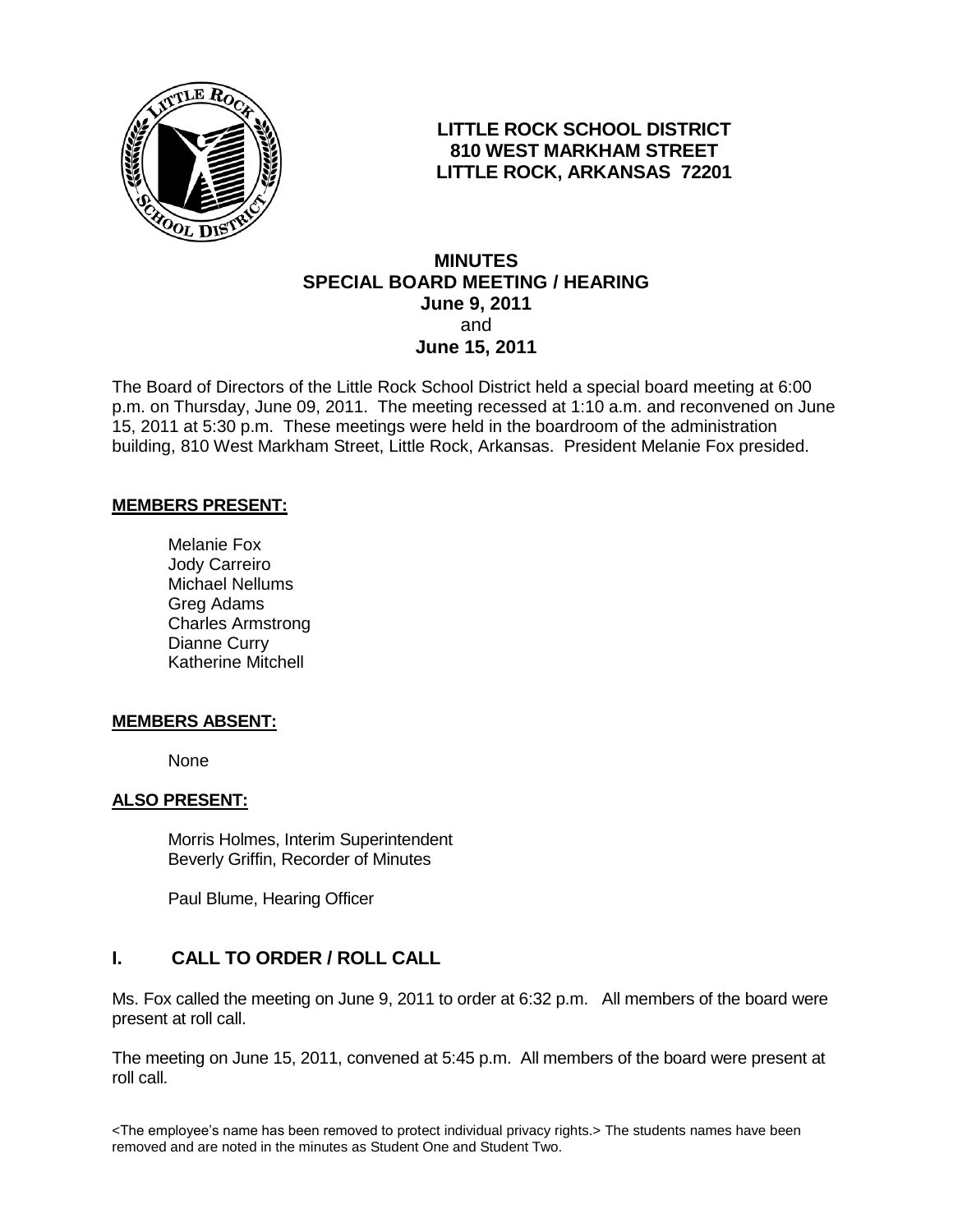## **PURPOSE OF THE MEETING**

The meeting was called to conduct an employee termination appeal hearing. At the request of the employee's attorney, the hearing was closed to the public. <The employee> was represented by Attorney John Walker. Attorneys Ellen Smith and Jamie Jones represented the LRSD.

Dr. Holmes was asked to read the letter recommending termination of <the employee.> A copy of the letter, mailed to <the employee> on February 23, 2011, was provided for the board's review and consideration.

Attorney Smith made opening remarks regarding the recommendation for termination. <The employee> was accused by two students at Parkview of making inappropriate, suggestive and sexual comments. The incidents have been investigated by the LRSD safety and security department and also by the Little Rock Police Department and the Arkansas State Police.

Attorney Walker made opening remarks and asked the board to provide unbiased consideration of the allegations and to carefully consider the evidence. He asserted the two students who made the accusations were not credible as witnesses and stated there was a lack of corroboration of the evidence. He asked the board to overrule the superintendent's recommendation.

Student One was called as the first witness. Her mother requested to be present during questioning and was allowed to remain over Mr. Walker's objections. Student One stated she was 17 years old and attended Parkview as a 10<sup>th</sup> grade student. <The employee> was her geometry teacher, and she reported he had tried to force her to perform a sexual act in his classroom. At the time of the incident, she was supposed to be in choir. She had been sent to the office for violation of the school dress code. Instead of reporting to her assistant principal, she went to <the employee's> classroom, where no other students were present.

Student One stated she did not tell anyone at the school or tell her mother immediately following the incident. She had told a friend, Student Two, who later reported the incident to her grandmother. Student Two's grandmother informed the school and it was then Student One reported the incident to her mother and to school staff. A written statement from Student One was given to the district's safety and security staff, and was provided as an exhibit for the board's information.

Attorney Walker cross examined Student One and showed her photographs he had taken from her Facebook page. Copies of the photographs were provided as evidence for the board's review. She was questioned regarding her poor school attendance, skipping classes, poor performance in school and about being dishonest with her parents and school officials.

The board took a 10 minute break at 8:00 p.m. and another at 8:30 p.m. when Student One became visibly and emotionally upset. At 9:00 p.m. Board members were given the opportunity to ask questions, and Student One was excused at 9:07 p.m.

Student Two, a 16 year old student who also attended Parkview, reported that during testing in the school auditorium <the employee> had taken her phone, which was hidden in her bra at the time. At the end of the testing session, when she asked for him to return the phone, he touched her inappropriately. Student Two told her grandmother what had happened and also what had happened to Student One.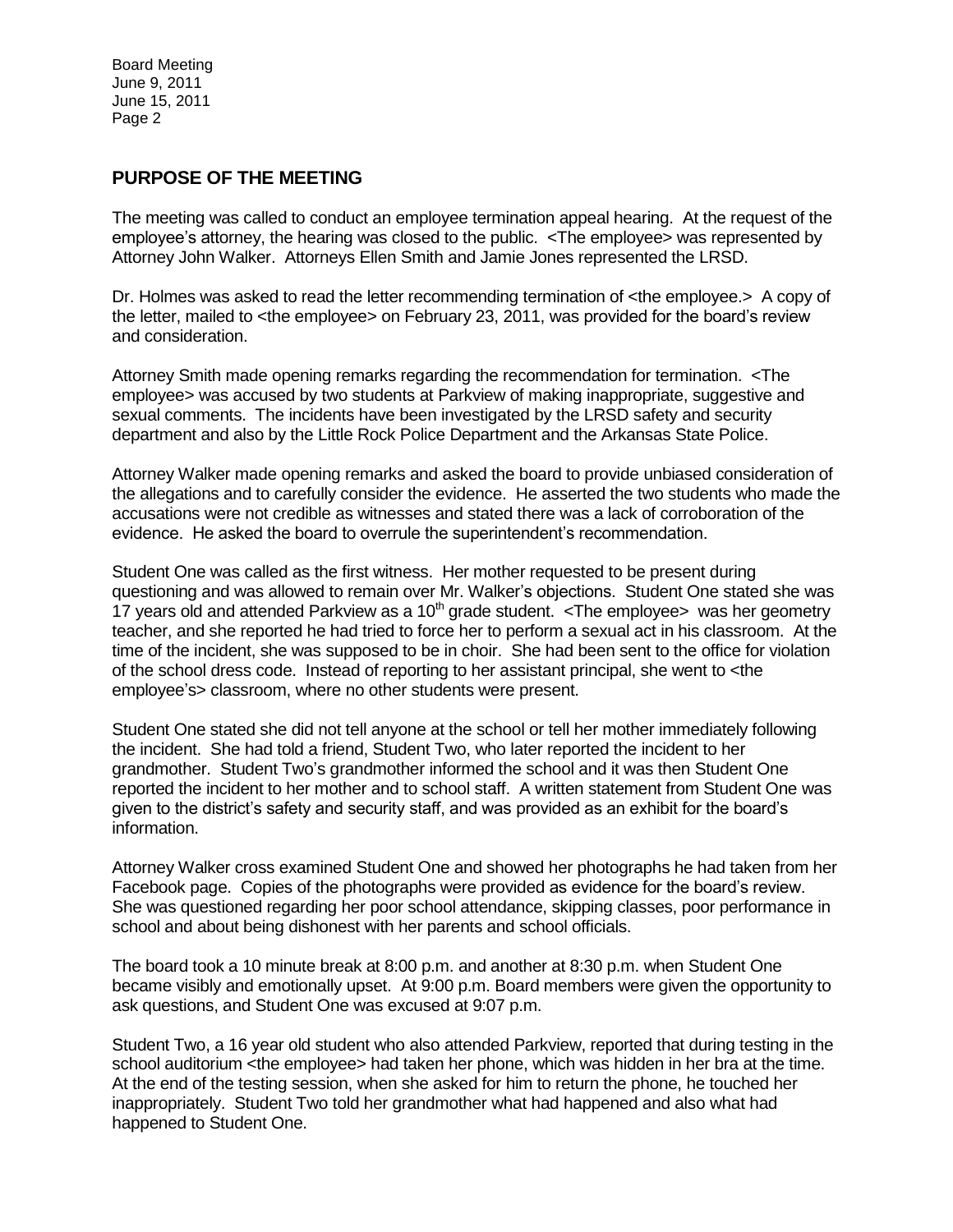When questioned by Mr. Walker, Student Two admitted that she had been a poor student but that since leaving Parkview she was doing better. She reported that she was chronically absent, but that no one at the school reported her absences to her grandmother. Student Two was not a student of <the employee,> and only knew of the incident with Student One when she was called to the restroom after the incident. She reported Student One was upset and called her to meet in the restroom.

The investigative file from the police department was provided for the board's review. Detective Marilyn Scott, a juvenile abuse investigator for the LRPD, testified she was experienced in forensic interviewing of juveniles. She testified to the allegations made by Student One and Student Two and it was her professional belief that the girls were being truthful in their statements.

Don Allen, LRSD Safety & Security officer, reported that he had taken the statement of <the employee> and had interviewed both of the students who made the allegations. He responded to questions regarding the investigation and persons interviewed.

Due to the late hour and the number of witnesses remaining, the board recessed at 1:07 a.m. Hearing officer, Paul Blume warned the board not to discuss the matter with anyone or among each other. He reminded them that the discussions in the room were confidential and should not be discussed outside the room.

The board reconvened on Wednesday, June 15, 2011, 5:45 p.m. All members of the board were present at roll coll.

Dexter Booth, principal of Parkview Magnet, was asked to testify regarding his knowledge of the incidents surrounding the recommendation to terminate <the employee>. Dr. Booth responded to questions regarding the reports by Student Two of inappropriate touching by <the employee> in the auditorium; he also reported that his knowledge of the incident involving Student One had been reported to him by Student Two. He responded to questions regarding previous reports of inappropriate conduct by <the employee.> He also answered questions regarding the investigation by Parkview staff, the LRSD Safety & Security officers, and the LR police department.

The board took a brief break at 7:45 p.m.

Dr. Holmes was called and responded to questions regarding the recommendation for termination. In response to questions from the board, Dr. Holmes stated that he was standing by his recommendation.

David Hartz responded to questions regarding the evidence against <the employee>. He was also asked about the District's employee grievance and hearing process. Mr. Walker questioned Mr. Hartz about a letter of reprimand in <the employee's> personnel file which referenced similar inappropriate contact with a student in 2005. There was an agreement between <the employee> and the administration that the letter would be removed and destroyed at the end of the 2006-07 school year. The remainder of the questions were in reference to maintenance of personnel files, the destruction of files, and the District's policy regarding maintaining personnel records.

After a break at 9:20 p.m., Robert Robinson was also questioned about the maintenance and destruction of personnel files. He stated he was unaware of duplicate files kept in the school offices, stating the official records were stored in Human Resources.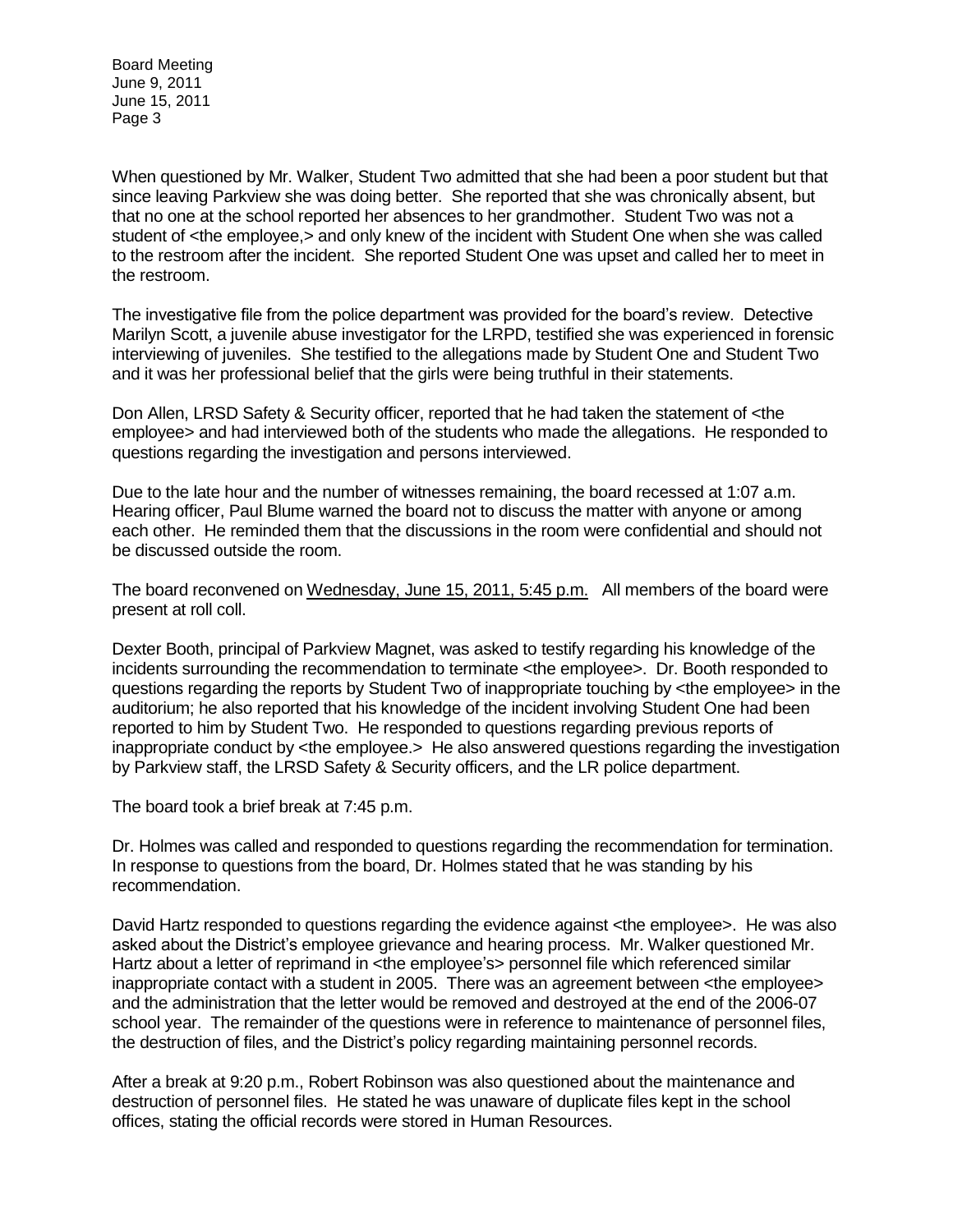Vanessa Hampton, teacher at Parkview, responded to questions regarding the end-of-course examinations in April 2010 where the incident with Student Two was to have taken place. She described the seating arrangements for testing in the school auditorium and the process used for arranging the students so that appropriate monitoring during testing could take place.

DeLynn Hearn, a science teacher at Parkview, was questioned about Student Two and her style of apparel. She was familiar with Student Two's inappropriate wardrobe and also with her classroom and social behaviors. She spoke to the obvious appearance of Student Two's cell phone when she hid it in her bra, stating that she didn't confiscate the phone when she saw it on Student Two's person, but did ask her to "make it disappear."

Cornelius Roberts, also a teacher at Parkview, was asked about classroom behaviors of Student One. He reported she was a "difficult" student, often showing up for class tired, sleepy, and not paying attention. Mr. Roberts discussed the number of students who should have received no credit for his class due to excessive absences and tardies. He reported there were many instances when he ignored inappropriate attire of students because he didn't care for the confrontational behavior of parents when they were called to the school to discuss the student dress code.

Clement Riley, Parkview's building engineer since 2006, responded to questions regarding the door to <the employee's> classroom. He reported the door had been broken for a time and the hydraulic system, which was supposed to close the door slowly, didn't work properly. The door had to be opened and closed manually.

<The employee> was called to respond to questions, stating he was a math teacher at Parkview. He reported he had served as an officer in the teachers' union, and that he was familiar with the PN agreement.

He responded to questions regarding the testing session where he asked Student Two to remove a cell phone from her bra. He said the phone was visible through her clothing, and that he asked her to hand it over to him so as not to violate the testing protocol. He was asked about the circumstances where he returned the phone to the student. He was also asked about his familiarity with Student One, and questioned about occasions when she was alone with him in his classroom.

<The employee> denied making any improper advances toward Student One. He responded to questions from Attorney Jones regarding the testing session where Student Two's cell phone was confiscated. He admitted he had not followed school policy in reporting the cell phone, noting that cell phones are supposed to be sent to the office and held for a period of time. He responded to questions regarding the incident in 2005 where he made an admission of improper discussions regarding sexual activity with a student. He had reported this information during the discussion with Don Allen where he was interviewed regarding the accusations.

<The employee> responded to questions regarding his request for records from the District's Human Resources office. He stated belief that the file he received was his complete personnel file, and he was not aware that information from a written reprimand in 2005 was still part of his file. According to an agreement from that incident, the reprimand was to have been removed from his file at the end of the 2006-07 school year.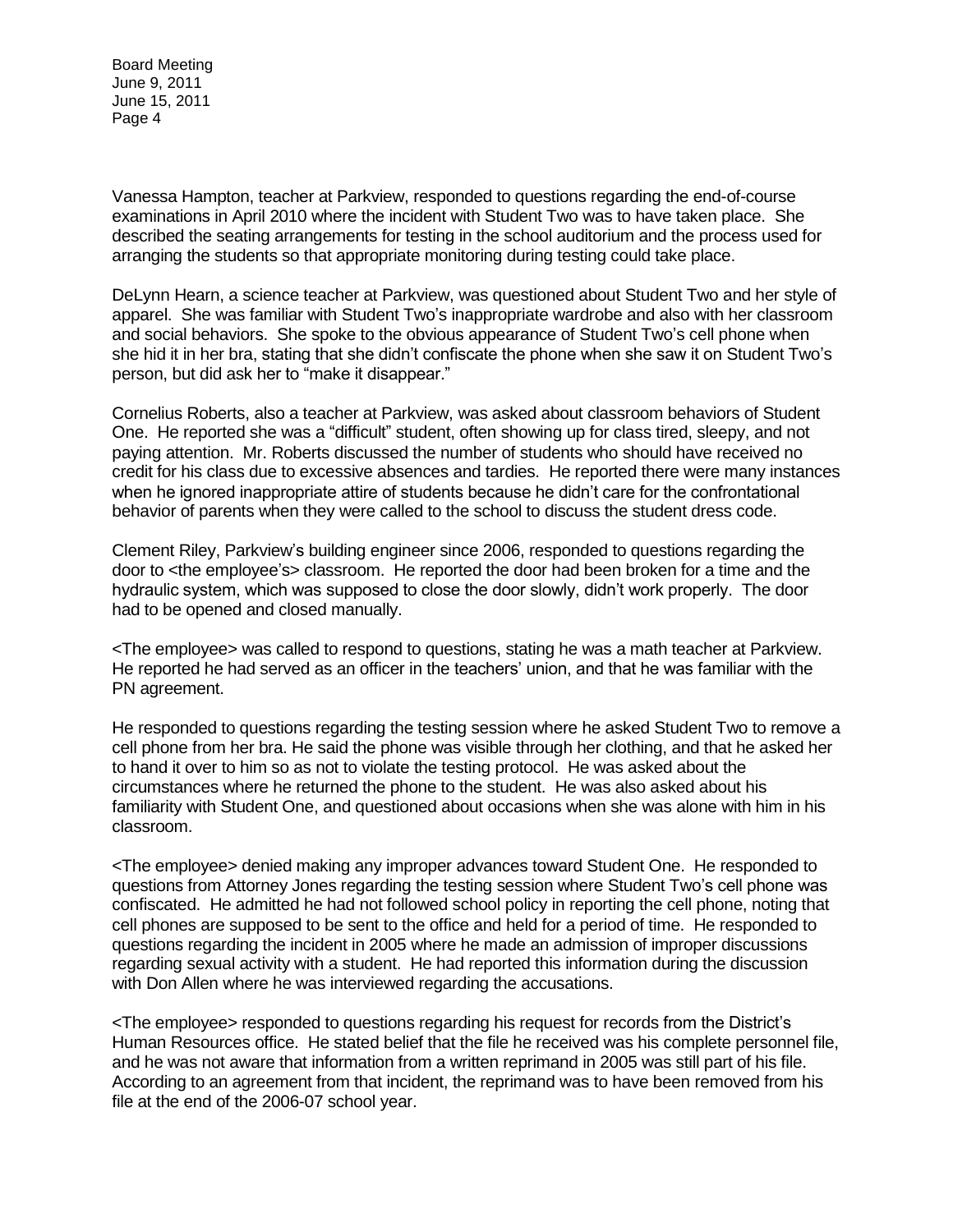Attorney Ronald Davis, who will be representing <the employee> in the criminal charges pending in this matter, objected to questions regarding the previous reprimand for inappropriate discussions with students. Mr. Blume discussed his reason for allowing the questions from the board's attorneys.

Closing arguments began at 11:50 p.m. with Attorney Smith giving the district's closing summary remarks. Mr. Walker's closing statement began at 12:00 a.m. and ended 12:35 a.m.

Mr. Blume provided direction for the board's consideration during deliberations. He reviewed the requirements of the Arkansas Teacher Fair Dismissal Act, and noted the Board would need to vote on each of the findings of fact included in Dr. Holmes' letter.

Mr. Armstrong moved to convene an executive session to deliberate; Ms. Curry seconded the motion and it **carried unanimously**. The session convened at 1:00 p.m., and the board returned at 2:05 p.m.

Ms. Fox reported no action was taken in executive session, and requested a motion on the first finding of fact as included in Dr. Holmes letter recommending termination. Excerpts from the letter are provided here. A copy of the letter was included in the exhibits provided to the board during their deliberations.

Finding of Fact No. 1: In the spring of 2010, the employee engaged in inappropriate conduct with Student Two ...

Action taken: Dr. Mitchell moved the reason set forth in Fact Number One was *not true*. Mr. Armstrong seconded the motion and it **carried 4-2-1**, with Ms. Fox and Mr. Carreiro voting against the motion. Mr. Adams abstained.

Finding of Fact No. 2: In the spring of 2010, the employee engaged in inappropriate conduct with Student One . . .

Action taken: Dr. Mitchell moved the reason set forth in Fact Number Two was *not true*. Mr. Armstrong seconded the motion and it **carried 4- 3**, with Ms. Fox, Mr. Carreiro and Mr. Adams voting against the motion.

Finding of Fact No. 3: In the spring of 2010, the employee engaged in inappropriate conduct with a student Student One . . .

Action taken: Dr. Mitchell moved the reason set for in Fact Number Three was *not true*. Ms. Curry seconded the motion and it **carried 5-1-1**, with Ms. Fox voting no and Mr. Adams abstaining

Finding of Fact No. 4: As a result of the incidents described above, on May 14, 2010, employee was placed on administrative leave with pay pending the outcome of an investigation.

Action taken: Mr. Carreiro moved the reason set forth in Fact Number Four was *true*. Mr. Adams seconded the motion and it **carried unanimously**.